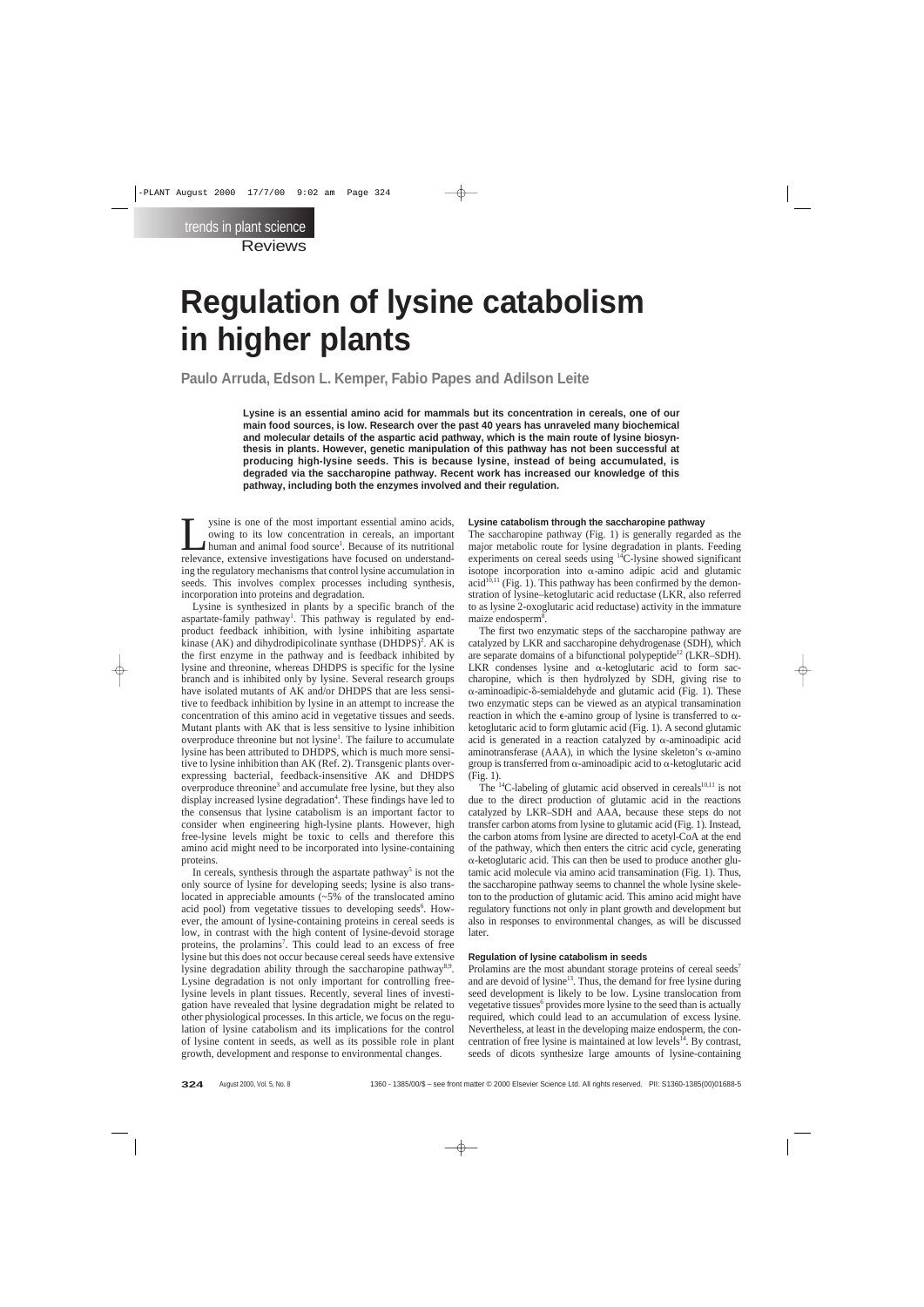$NH<sub>3</sub>$ +

COO–

**Saccharopine**  $CH<sub>2</sub>CH<sub>2</sub>CH<sub>2</sub>$ 

storage proteins<sup>7</sup> and they, therefore, demand large amounts of free lysine.

Both cereals (e.g. maize $^{8,14}$  and rice<sup>9</sup>) and dicots (e.g. *Arabidopsis*<sup>15</sup>, tobacco<sup>16</sup> and soybean<sup>17</sup>) catabolize lysine through the saccharopine pathway but the physiological role of lysine catabolism might differ between the two plant families. In maize endosperm and tobacco seeds, LKR–SDH activity is temporally coordinated with the rate of storage-protein accumulation and total nitrogen input into the seed<sup>14,16</sup>. In maize, this agrees with the hypothesis that, because zein (the maize prolamin) synthesis does not demand lysine, the excess of this amino acid should be catabolized. Indeed, the genes encoding members of the zein family, including the abundant 22-kDa zein class, and the gene encoding the maize LKR–SDH have been shown to be under control of Opaque-2, a transcription factor belonging to the basic-domain–leucinezipper family<sup>18–20</sup>. Thus, as the rate of zein synthesis increases, owing to the transcriptional activation of their corresponding genes by Opaque-2, LKR activity concomitantly increases, resulting in degradation of the excess lysine in the endosperm cells (Fig. 2).

The *opaque2* mutant has decreased levels of LKR–SDH transcript and protein, and therefore has decreased enzyme activity18,21,22. This might increase the free lysine available to be used for lysine-containingprotein synthesis. A double mutant homozygous for *opaque2* and *ask1* (which encodes an AK that is less sensitive to feedback inhibition by lysine<sup>1</sup>) has more free lysine, a lower zein content and more lysine-containing proteins than the *opaque2* single mutant<sup>23</sup>. These results suggest that an increase in free lysine owing to the feedback-insensitive characteristics of the AK encoded by *Askl* and decreased LKR–SDH activity has a direct effect on the synthesis of lysine-containing proteins<sup>23</sup> (Fig. 2). Thus, in normal maize, free-lysine availability might be a limiting factor for the synthesis of lysine-containing proteins.

In dicots, LKR activity has been shown to be coordinated with AK activity during seed development<sup>16</sup>. Transgenic tobacco plants overexpressing genes encoding AK and DHDPS enzymes that are less sensitive to feedback inhibition by lysine have shown

little effect on free-lysine accumulation because of a dramatic induction of LKR activity<sup>16</sup>. Increased lysine degradation through the saccharopine pathway has also been observed in transgenic canola (*Brassica napus*) and soybean plants overexpressing genes that encode feedback-insensitive AK and DHDPS (Ref. 4). Taken together, these results suggest that lysine degradation by LKR–SDH in seeds of both dicots and monocots is likely to fine tune the regulation of free-lysine levels. In addition, the products of lysine degradation might exert some regulatory functions in seed development as well.



O

C

NADPH

Lysine

H<sub>2</sub>N<sup>+</sup>-CH<sub>2</sub>CH<sub>2</sub>CH<sub>2</sub>CH<sub>2</sub>

 $-COC - CH<sub>2</sub>CH<sub>2</sub>$ 

 $NH<sub>3</sub><sup>+</sup>$ 

COO–

 $\alpha$ -Ketoglutarate

H

**1**

COO–

NADP+ +

 $CH<sub>2</sub>$  $CH<sub>2</sub>$ COO–

COO–

The saccharopine pathway appears to be under complex regulation, particularly at the post-translational level. In tobacco seeds, exogenous lysine administration induces LKR activity by a mechanism involving intracellular  $Ca^{2+}$  and protein-phosphorylation cascades<sup>24</sup>. Moreover, the LKR enzymes of soybean<sup>17</sup> and maize (Fig. 3) are phosphorylated *in vitro* by casein kinase. Dephosphorylation of the native enzyme leads to a decreased LKR activity<sup>17</sup>. However, whereas phosphorylation increases LKR activity in a lysine-dependent manner in maize (Fig. 3), it is dephosphorylation that depends on lysine in soybean<sup>17</sup>. It is possible that, in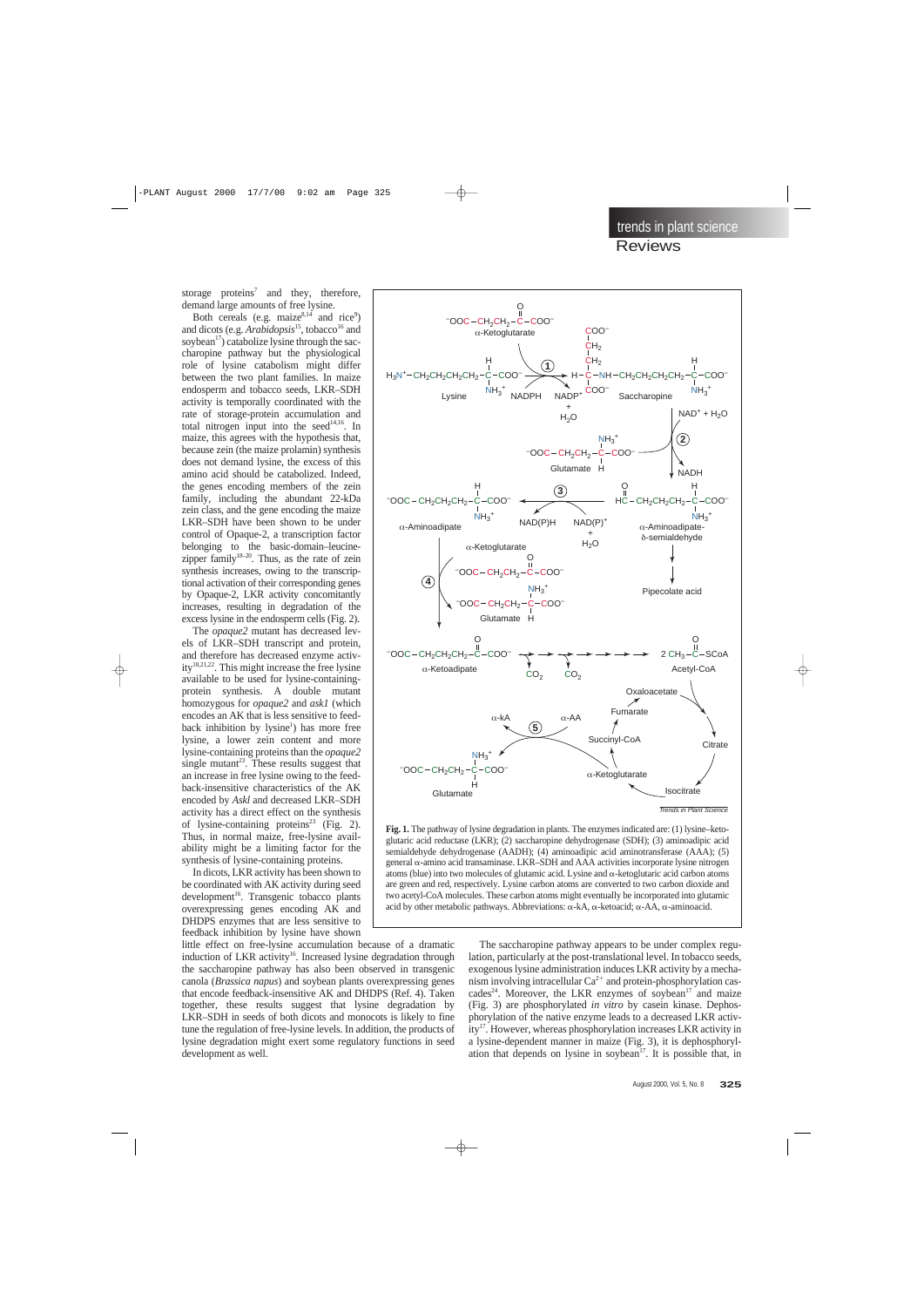

Trends in Plant Science

**Fig. 2.** A proposed model for the regulation of lysine catabolism in a cereal endosperm cell. Developing seeds have two sources of lysine: transport to endosperm cells from vegetative tissues and synthesis in plastids via the aspartate pathway. Part of the lysine is incorporated in lysine-containing proteins (LCP) but the major storage proteins are prolamins, which are devoid of lysine. In maize, the genes encoding zeins are controlled by the transcriptional activator Opaque2, as is the gene encoding the bifunctional enzyme lysine–ketoglutaric acid reductase–saccharopine dehydrogenase (LKR–SDH). The LKR–SDH enzyme is regulated by  $Ca^{2+}$ , which is involved in enzyme dimerization, and by phosphorylation by casein kinase (CK) in a lysine-dependent manner. As the pool of lysine increases, LKR activity increases owing to lysine-dependent phosphorylation. Phosphorylation of the LKR domain might derepress the enzyme, which is inhibited by the SDH domain and/or the interdomain of the bifunctional enzyme. In this process, a large proportion of free lysine is catabolized, giving rise to glutamic acid and  $\alpha$ -aminoadipic- $\delta$ -semialdehyde (AASA). Abbreviation:  $\alpha$ -KG,  $\alpha$ -ketoglutarate.

maize, lysine accumulation favors the phosphorylated state of LKR and thus activates its own degradation, whereas, in soybean, lysine accumulation stimulates phosphorylation (probably by inducing a protein kinase) but that binding of lysine to the LKR active site favors dephosphorylation, which would prevent lysine depletion from the tissue $^{17}$ .

In maize, the LKR enzyme is activated by  $Ca^{2+}$  and inhibited by the SDH domain and/or the interdomain region of LKR–SDH (Ref. 25).  $Ca^{2+}$  appears to be associated with enzyme dimerization, whereas phosphorylation of the LKR domain probably derepresses LKR by releasing the SDH and/or interdomain; after modulation, the enzyme would undergo a conformational change, exposing the LKR catalytic domain for substrate binding (Fig. 2). The posttranslational regulation of LKR activity is in keeping with the idea of LKR–SDH finetuning the regulation of lysine levels and, in addition, indicates that the enzyme might be involved in some signaling process.

**The LKR–SDH gene, mRNAs and proteins** Genomic and cDNA clones encoding the bifunctional LKR–SDH enzyme have been isolated from *Arabidopsis*<sup>15,26</sup> and maize<sup>18</sup> (Fig. 4). A cDNA encoding a monofunctional SDH isoform has also been isolated from *Arabidopsis*15. A distinct, shorter mRNA that is transcribed from the same gene as the bifunctional enzyme<sup>15</sup> encodes this monofunctional SDH. Shorter SDH mRNAs have also been detected in small amounts in maize tissues but these mRNAs do not appear to be translated<sup>18</sup>.

Little is known about the role of the monofunctional SDH. This isoform might be necessary to enhance saccharopine degradation because SDH has a nonphysiological optimum pH  $(-9.0)$ ; this might mean that more SDH units have to be synthesized for proper saccharopine hydrolysis *in vivo*. Indeed, transgenic canola (a crucifer that presumably expresses a monofunctional SDH, like *Arabidopsis*) overexpressing lysine-insensitive AK and DHDPS accumulates  $\alpha$ -aminoadipic acid<sup>27</sup>, but transgenic plants that do not have a monofunctional SDH, such as soybean<sup>17</sup>, accumulate saccharopine<sup>27</sup>. In maize endosperm, which contains only the bifunctional form, there is no net accumulation of saccharopine<sup>27</sup>, which might reflect the large amount of LKR–SDH needed to cope properly with saccharopine hydrolysis.

The genes encoding LKR–SDH in *Arabidopsis* and maize are very large and complex: the maize gene has 26 exons and the *Arabidopsis* gene has 25 exons<sup>26</sup> (Fig. 4). Except for the second exon of the maize gene, which is absent in *Arabidopsis*, the exons are highly conserved in size and sequence (Fig. 4). However, the introns are diverse between the two species, being larger in maize and accounting for the almost-double size of the maize gene (Fig. 4). In *Arabidopsis* and maize, the genes for LKR–SDH encode predicted pro-

teins of 116 and 125 kDa, respectively<sup>15,18</sup>. The polypeptides have N-terminal LKR and C-terminal SDH domains, predicted from similarities to the yeast monofunctional enzymes lysineforming SDH (encoded by the gene *LYS1*) and glutamicacid-forming SDH (encoded by the gene *LYS9*) 28. Both the *Arabidopsis* and the maize bifunctional LKR–SDH have an interdomain region  $\sim$  100 residues long<sup>15,18,26</sup>.

Sequence analyses have revealed that the maize and *Arabidopsis* genes for LKR–SDH contain CCAAT and TATA boxes in a good promoter context in the promoter of the bifunctional gene and also in an internal region (Fig. 4). This might mean that there are two promoters, one for the production of transcripts encoding bifunctional polypeptides and the other for the production of transcripts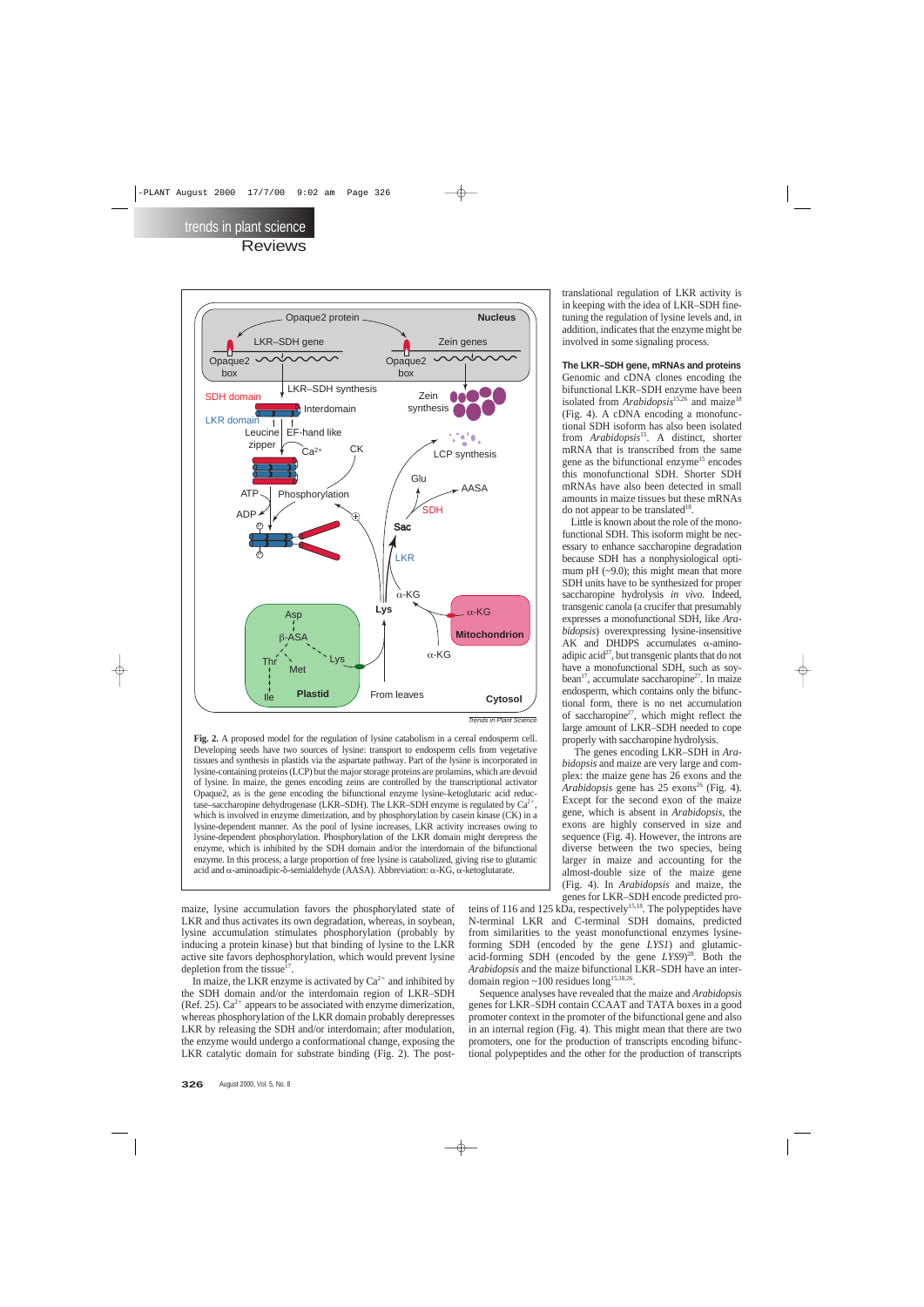encoding monofunctional SDH. In addition, GCN4-like sequences, which are involved in the transcriptional activation of genes involved in nitrogen metabolism in yeast<sup>29</sup> and plants<sup>30</sup>, can be found in both the upstream and the internal promoters of the maize gene, and in the internal promoter of the *Arabidopsis* gene (Fig. 4).

However, Opaque-2-binding sites similar to those found in the promoters of prolamin genes are also present in the upstream and internal promoters of the *Arabidopsis* gene for LKR–SDH, but only in the upstream promoter of the maize LKR–SDH gene (Fig. 4). It is possible that both Opaque-2 and GCN4-like target sequences are involved in the transcriptional regulation of maize and *Arabidopsis* genes for LKR–SDH; if this is true, the absence of an Opaque-2 target sequence in the internal promoter of the maize gene might explain why this species expresses only the bifunctional polypeptide even though *Arabidopsis* expresses bifunctional LKR–SDH and monofunctional SDH from the same gene.

### **Implication of the saccharopine pathway in growth and development**

In mammals, the saccharopine pathway is involved in growth and development. LKR–SDH activity has been detected during embryonic central nervous system development $31$  and mutations in genes encoding LKR–SDH have been associated with a metabolic disorder known as familial hyperlysinemia, whose symptoms include severe developmental abnormalities, such as mental retardation<sup>32</sup>. Whether the saccharopine pathway has any particular role beyond that of excess lysine degradation in plants remains to be elucidated.

Analysis of the spatial and temporal patterns of LKR–SDH production in maize has revealed that the gene is highly expressed in the endosperm and that this expression is temporally coordinated



**Fig. 3.** Phosphorylation of the bifunctional enzyme lysine–ketoglutaric acid reductase–saccharopine dehydrogenase (LKR–SDH) *in vitro.* Aliquots of purified LKR–SDH were subjected to phosphorylation *in vitro* with casein kinase (CK) in a reaction mixture containing 50 mm Tris-HCl pH 7.5, 10 mm MgCl<sub>2</sub>, 10 mm DTT and 20  $\mu$ M [ $\gamma$ -<sup>32</sup>P]ATP (1000 cpm pmole<sup>-1</sup>) in a final volume of 20  $\mu$ l. After 30 min incubation at  $30^{\circ}$ C, the samples were separated on a 7% SDS-PAGE gel and the gel stained with Coomasie Brilliant Blue (a) and autoradiographed (b). An aliquot of purified LKR–SDH was dephosphorylated with alkaline phosphatase, leading to the complete loss of LKR activity. The dephosphorylated sample was chromatographed through a Superdex 200 gel filtration column and the protein was phosphorylated with CK in the presence  $(+)$  and absence  $(-)$  of 11 mM lysine (Lys). After phosphorylation, LKR activity was assayed (c).



**Fig. 4.** Structure of coding and regulatory sequences of genes from maize and *Arabidopsis* encoding the bifunctional enzyme lysine–ketoglutaric acid reductase–saccharopine dehydrogenase (LKR–SDH). The gene structure is shown at the center; exons are represented as boxes and introns as lines. Exons belonging to the LKR and SDH regions are blue and red, respectively. Gray boxes represent exons from the interdomain region. The first exons of both the maize or the *Arabidopsis* genes are noncoding (white). The schemes shown above and below are enlargements of selected regions of the maize and *Arabidopsis* genes showing the regulatory TATA and CCAAT sequences, and putative Opaque2 and GCN4 binding sites, in the upstream (left) and internal (right) promoters. The GenBank Accession numbers for the *Arabidopsis* and maize genomic sequences are U95758 and AF271636, respectively.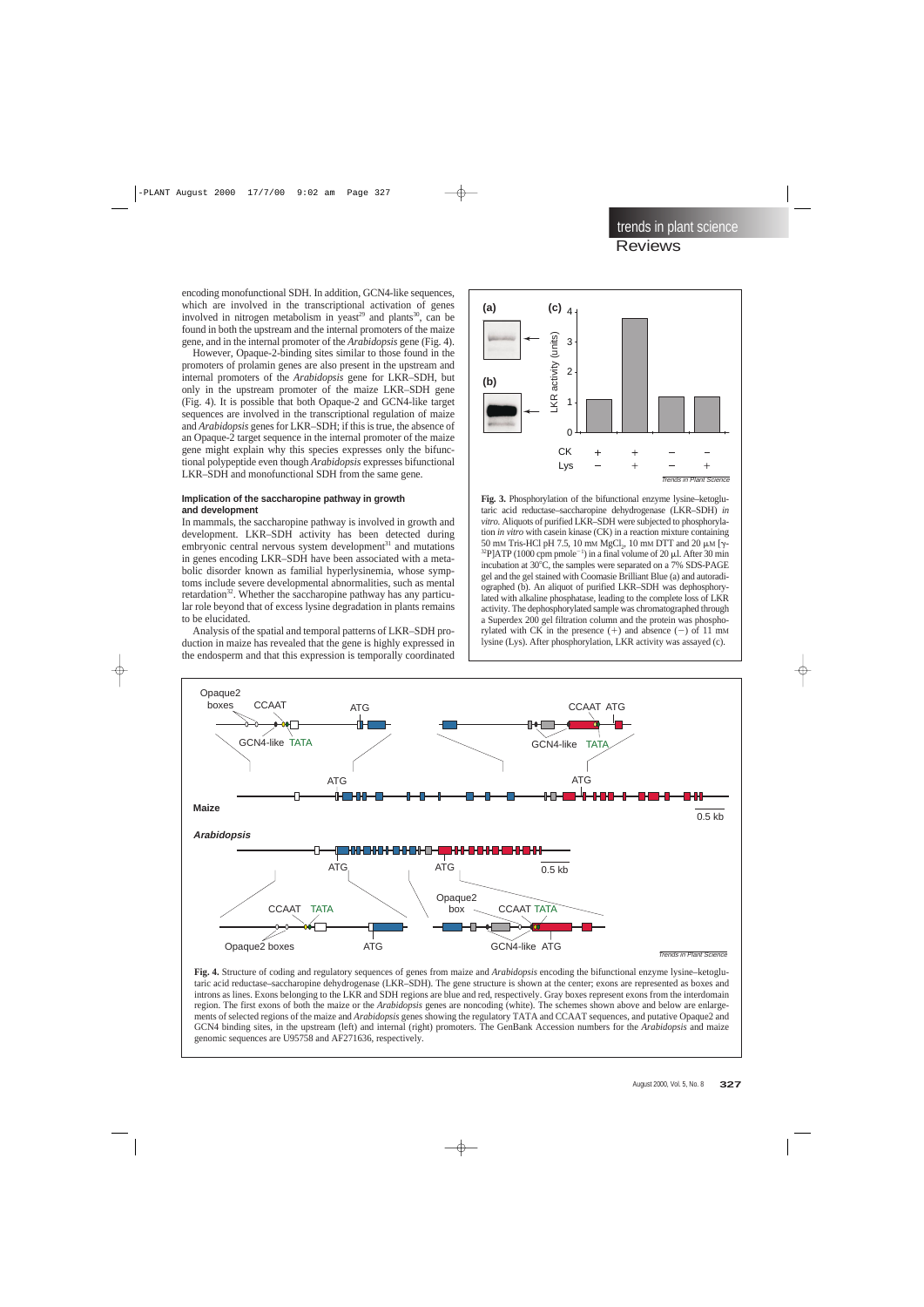| <b>Nr</b><br>hits <sup>a</sup> | <b>Species</b> | <b>Variety</b>  | Organ                                 | <b>Developmental stage</b>                             | Accession no. <sup>b</sup>                                                                                                             |
|--------------------------------|----------------|-----------------|---------------------------------------|--------------------------------------------------------|----------------------------------------------------------------------------------------------------------------------------------------|
| 13                             | Tomato         | TA496           | Carpel                                | 5 days pre-anthesis to<br>5 days post-anthesis         | AI486200, AI488742, AI485129, AI486726, AI483615,<br>AI771941, AI486762, AI771935, AI899372, AI488387,<br>AI487518, AI486763, AI771382 |
| 7                              | Tomato         | TA496           | Callus                                | 25-40-day-old                                          | AI894899, AW034280, AI894874, AW035261,<br>AW035300, AI896768, AW031018                                                                |
| 5                              | Tomato         | Rio Grande PtoR | Leaf                                  | 4–6-week-old plants<br>treated with<br>mixed elicitors | AW037965, AW093830, AI782310, AW038858,<br>AW096237                                                                                    |
| $\overline{4}$                 | Tomato         | TA496           | Pericarp                              | Red ripe (7–20 days<br>post-breaker)                   | AW442160, AW224200, AW441656, AW224318                                                                                                 |
| $\mathbf{1}$                   | Maize          | Ohio43          | Anthers and pollen                    | Premeiotic anthers to<br>pollen shed                   | AW057000                                                                                                                               |
| 1                              | Sugarcane      | SP3280          | Root tip                              | 5 days of stem culturing *                             |                                                                                                                                        |
| 1                              | Sugarcane      | <b>NA</b>       | Leaf roll                             | <b>NA</b>                                              | AA577639                                                                                                                               |
| 1                              | Rice           | Milyang23       | Immature seed                         | 5 days after pollination                               | AA753786                                                                                                                               |
| 1                              | Rice           | Nipponbare      | Rice panicle                          | Flowering stage                                        | C72468                                                                                                                                 |
| 1                              | Soybean        | Williams        | Seedling cotyledons                   | 3- and 7-day-old                                       | AW201969                                                                                                                               |
| 1                              | Soybean        | NA              | Mature flowers,<br>field grown plants | <b>NA</b>                                              | AW432287                                                                                                                               |
| 3                              | Cotton         | <b>NA</b>       | Boll abscission zone                  | <b>NA</b>                                              | AI054604, www.genome.clemson.edu*                                                                                                      |
| 6                              | Arabidopsis    | Columbia        | Pool of several tissues               | <b>NA</b>                                              | AA585912, T04246, T45802, T13618, T88051,<br>N37568                                                                                    |
| 1                              | Arabidopsis    | Columbia        | Seedling hypocotyl                    | 3-day-old                                              | W43474                                                                                                                                 |

**Table 1. Plant ESTs homologous to the maize lysine-**a**-ketoglutaric acid reductase and saccharopine dehydrogenase** 

a Number of non-redundant EST clones.

b All EST clones, except clones marked with an asterisk, were retrieved from the dbEST using the tblastx algorithm (www.ncbi.nlm.nih.gov/BLAST). Abbreviations: Nr, non-redundant; NA, data not available.

with endosperm growth and storage-protein deposition<sup>14,18</sup>. Moreover, immunohistochemical data have shown a strong expression of LKR–SDH in the subaleurone layer of the developing maize endosperm, which contains actively dividing cells $^{18}$ .

In *Arabidopsis*, LKR–SDH is expressed in several regions of the reproductive organs and tissues in which cells are actively dividing15. This pattern also appears to be valid in other plants. Recently, worldwide public studies of plant ESTs have sequenced clones corresponding to genes for LKR–SDH. Careful analysis of the tissues used for the construction of the cDNA libraries has provided some clues about LKR–SDH production in several plant species (Table 1). Most of the ESTs were obtained from libraries of reproductive or other growing tissues such as root tip and immature leaves (the leaf rolls). Leaves of tomato plants treated with a mixture of elicitors also produced LKR–SDH (Table 1), as did leaf discs of oilseed rape submitted to osmotic stress or treated with abscisic acid<sup>33</sup>.

These data suggest that there is a link between the operation of the saccharopine pathway and developmental processes in plants and animals. How they relate to each other is not known as yet but it is possible that the products of lysine degradation through the saccharopine pathway are needed to regulate growth, development and response to environmental changes. Two potential candidates for such a role are the products of the SDH reaction,  $\alpha$ aminoadipic- $\delta$ -semialdehyde and glutamic acid. The former has been shown to be involved in the Lys14-dependent transcriptional activation of some yeast genes involved in lysine biosynthesis<sup>34</sup>. A similar mechanism could operate in plants, in which  $\alpha$ -aminoad $ipic-\delta$ -semialdehyde would transcriptionally regulate the expression of genes involved in nitrogen metabolism and thus in growth and development.

In animals, glutamic acid is involved in cell–cell communication in the central nervous system and is required for normal neuronalsynapse development $35$ . Plants also have glutamic acid receptors with strong sequence similarity to animal glutamic acid receptors<sup>36</sup>. It might be that, over the course of evolution, glutamic acid has been preserved as a biologically active amino acid, functioning in development and cellular communication. In this sense, the saccharopine pathway is unique among amino acid degradation pathways in that it generates at least two molecules of glutamic acid per lysine molecule oxidized (Fig. 1). This pathway might be involved in the transient synthesis of glutamic acid, which then functions as messenger between cells during organ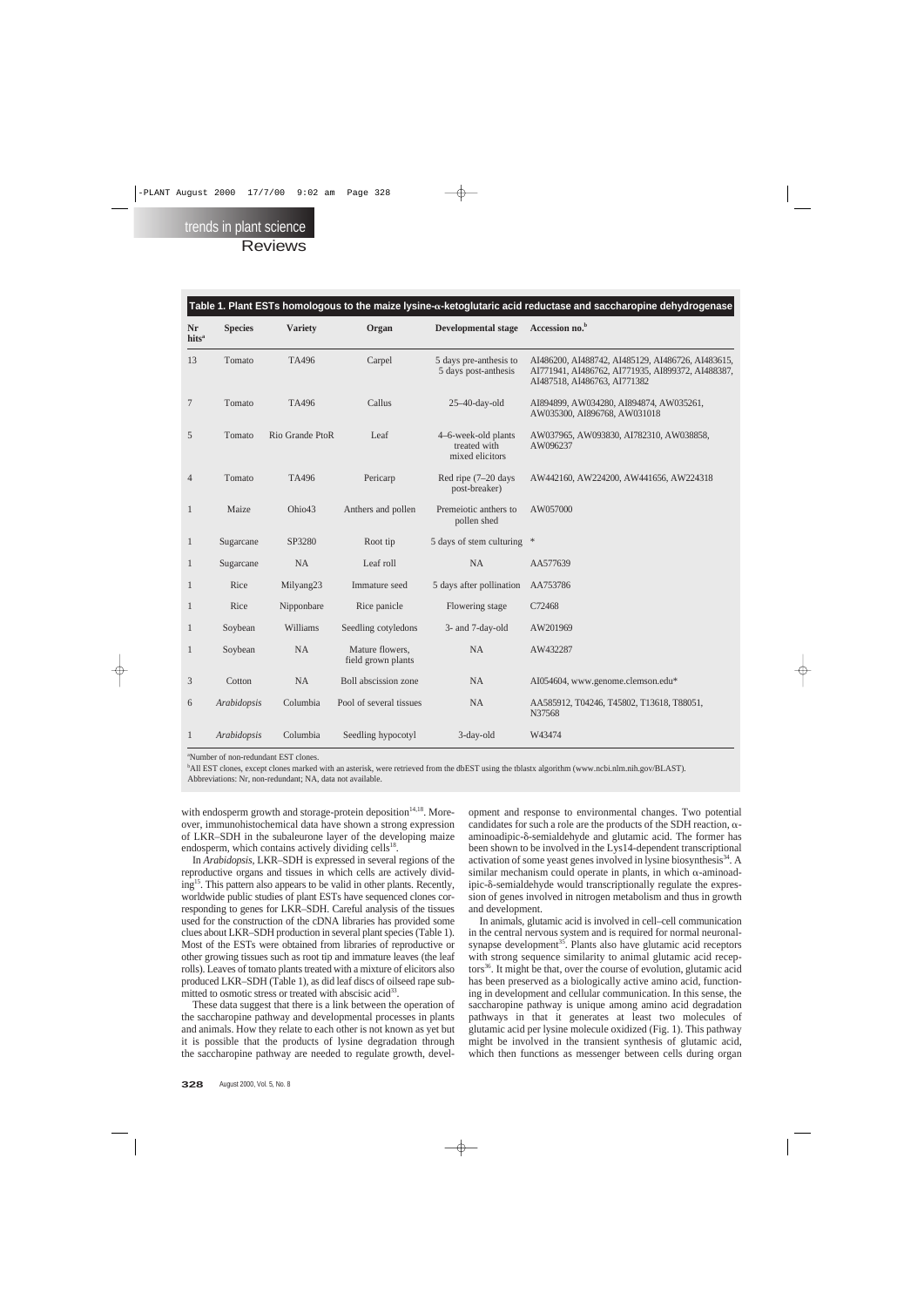development or in response to environmental changes. In the case of the osmotic-stress response<sup>33</sup>, glutamic acid generated through lysine degradation might also act as a precursor of proline, a wellknown osmolyte in plants $37$ .

#### **Conclusions and future prospects**

Lysine catabolism might play a central role in controlling free lysine levels in plant cells. The saccharopine pathway, the best characterized and apparently the main route of lysine degradation, appears to be under complex regulation at the transcriptional and post-translational levels. The structure and regulatory properties of the gene for LKR–SDH reveal that it can encode both bifunctional LKR–SDH and monofunctional SDH, a process that involves a putative internal promoter in the middle of the gene. The observation that the possession bifunctional and monofunctional isoforms is species specific suggests that the enzyme has different physiological roles in different taxa. Moreover, the existence of Opaque-2 and GCN4-like binding sites in both the upstream and internal promoters suggests that LKR–SDH might be involved in the regulation of nitrogen balance in plants, by linking lysine degradation to protein synthesis.

It is also clear that these processes are related to seed development and other developmental processes such as root elongation and floral development. The production of this enzyme in processes such as abscission and response to abiotic stress is also important. It is not yet known whether these processes are related to the regulation of free lysine levels. It is possible that, in senescing and stressed tissues, protein hydrolysis leads to transient increases in free lysine concentration, which then needs to be degraded. Alternatively, the saccharopine pathway might be responsible for the synthesis of regulatory molecule(s) involved in developmental processes from root growth to leaf senescence to respond to biotic or abiotic stress.

Detailed studies on LKR–SDH activities in mutants with modified endosperm development, in specific mutants for the aspartic acid pathway and in LKR–SDH mutants or knockouts will soon help to elucidate the steps controlling amino acid and protein synthesis in seeds and determine the precise role of LKR–SDH in plant nitrogen balance and development. Furthermore, the expression of recombinant bifunctional LKR–SDH or the separate LKR and SDH domains will help to determine the enzymatic properties of each domain as well as to identify the inhibitory domain of the enzyme. If the putative regulatory *cis*-acting elements identified in the promoters of the gene for LKR–SDH are proved to be functional, and if *trans*-acting factors (other than Opaque2) that can bind to such *cis*-acting elements are identified, this would help us to understand the signaling process involved in the regulation of lysine catabolism.

#### **Acknowledgements**

This work was supported by grants to P.A. and A.L. from Fundação de Amparo à Pesquisa do Estado de São Paulo/FAPESP. P.A. and A.L. received research fellowships from CNPq. Postgraduate fellowships were granted to E.L.K. and F.P. by FAPESP.

#### **References**

- **01** Azevedo, R.A. *et al*. (1999) The biosynthesis and metabolism of the aspartate derived amino acids in higher plants. *Phytochemistry* 46, 395–419
- **02** Galili, G. (1995) Regulation of lysine and threonine synthesis. *Plant Cell* 7, 899–906
- **03** Shaul, O. and Galili, G. (1993) Concerted regulation of lysine and threonine synthesis in tobacco plants expressing bacterial feedback-insensitive aspartate kinase and dihydrodipicolinate synthase. *Plant Mol. Biol.* 23, 759–768
- **04** Falco, S.C. *et al.* (1995) Transgenic canola and soybean seeds with increased lysine. *Biotechnology* 13, 577–582
- **05** Sodek, L. (1976) Biosynthesis of lysine and other amino acids in the developing maize endosperm. *Phytochemistry* 15, 1903–1906
- **06** Arruda, P. and Silva, W. (1979) Amino acid composition of vascular sap of maize ear peduncle. *Phytochemistry* 18, 409–410
- **07** Shewry, P.R. and Casey, R. (1999) Seed proteins. In *Seed Proteins* (Casey, R. and Shewry, P.R., eds), pp. 1–10, Kluwer Academic Publishers
- **08** Arruda, P. *et al.* (1982) Lysine–ketoglutaric acid reductase activity in developing maize endosperm. *Plant Physiol*. 69, 988-989
- **09** Gaziola, S.A. *et al.* (1997) The enzymology of lysine catabolism in rice seeds isolation, characterization, and regulatory properties of a lysine 2-oxoglutarate reductase/saccharopine dehydrogenase bifunctional polypeptide. *Eur. J. Biochem.* 247, 364–371
- 10 Sodek, L. and Wilson, C.M. (1970) Incorporation of leucine-C<sup>14</sup> and lysine-C<sup>14</sup> into protein in the developing endosperm of normal and *opaque2* corn. *Arch. Biochem. Biophys.* 140, 29–38
- **11** Brandt, A.B. (1975) *In vivo* incorporation of lysine- $C<sup>14</sup>$  into the endosperm of wild type and high lysine barley. *FEBS Lett.* 52, 288–291
- **12** Gonçalves-Butruille, M. *et al.* (1996) Purification and characterization of the bifunctional enzyme lysine–ketoglutarate reductase–saccharopine dehydrogenase from maize. *Plant Physiol*. 110, 765–771
- **13** Shewry, P.R. and Tatham, A. (1999) The characteristcs, structures and evolutionary relationships of prolamins. In *Seed Proteins* (Casey, R. and Shewry, P.R., eds), pp. 11–33, Kluwer Academic Publishers
- **14** Arruda, P. and Silva, W.J. (1983) Lysine–ketoglutaric acid reductase activity in maize: its possible role on lysine metabolism of developing endosperm. *Phytochemistry* 22, 206–208
- **15** Tang, G. *et al.* (1997) Regulation of lysine catabolism through lysine–ketoglutaric acid reductase and saccharopine dehydrogenase in *Arabidopsis*. *Plant Cell* 9, 1305–1316
- **16** Karchi, H. *et al.* (1994) Lysine synthesis and catabolism are coordinately regulated during tobacco seed development. *Proc. Natl. Acad. Sci. U. S. A.* 91, 2577–2581
- **17** Miron, D. *et al.* (1997) *In vitro* dephosphorylation inhibits the activity of soybean lysine–ketoglutaric acid reductase in a lysine-regulated manner. *Plant J.* 12, 1453–1458
- **18** Kemper, E.L. *et al.* (1999) The role of Opaque2 on the control of lysine degrading activities in developing maize endosperm. *Plant Cell* 11, 1981–1994
- **19** Schmidt, R.J. *et al.* (1992) Opaque2 is a transcriptional activator that recognizes a specific target site in 22-kD zein genes. *Plant Cell* 4, 689–700
- **20** Cord Neto, G. *et al.* (1995) The involvement of Opaque2 on β-prolamin gene regulation in maize and Coix suggests a more general role for this transcriptional activator. *Plant Mol. Biol.* 27, 1015–1029
- **21** Brochetto-Braga, M.R. *et al.* (1992) Partial purification and characterization of lysine–ketoglutarate reductase activity in normal and *opaque2* maize endosperms. *Plant Physiol*. 98, 1139–1147
- **22** Gaziola, S.A. *et al*. (1999) Quality protein maize: a biochemical study of enzymes involved in lysine metabolism. *J. Agric. Food Chem.* 47, 1268–1275
- **23** Azevedo, R.A. *et al.* (1990) Biochemical genetics of the interaction of the lysine plus threonine resistant mutant *Ltr\*1* with *opaque-2* maize mutant. *Plant Sci.* 70, 81–90
- **24** Karchi, H. *et al.* (1995) The lysine-dependent stimulation of lysine catabolism in tobacco seed requires calcium and protein-phosphorylation. *Plant Cell* 7, 1963–1970
- **25** Kemper, E.L. *et al.* (1998) Structure and regulation of the bifunctional enzyme lysine–oxoglutarate reductase–saccharopine dehydrogenase in maize. *Eur. J. Biochem.* 253, 720–729
- **26** Epelbaum, S. *et al.* (1997) Lysine–ketoglutaric acid reductase and saccharopine dehydrogenase from *Arabidopsis thaliana*: nucleotide sequence and characterization. *Plant Mol. Biol.* 35, 735–748
- **27** Mazur, B. *et al.* (1999) Gene discovery and product development for grain quality traits. *Science* 285, 372–375
- **28** Ramos, F. *et al.* (1988) Control of enzyme synthesis in the lysine biosynthetic pathway of *Saccharomyces cerevisiae*: evidence for a regulatory route of LYS14. *Eur. J. Biochem.* 171, 171–176
- **29** Hinnebusch, A.G. (1988) Mechanisms of gene regulation in the general control of amino acid biosynthesis in *Saccharomyces cerevisiae*. *Microbiol. Rev.* 52, 248–273